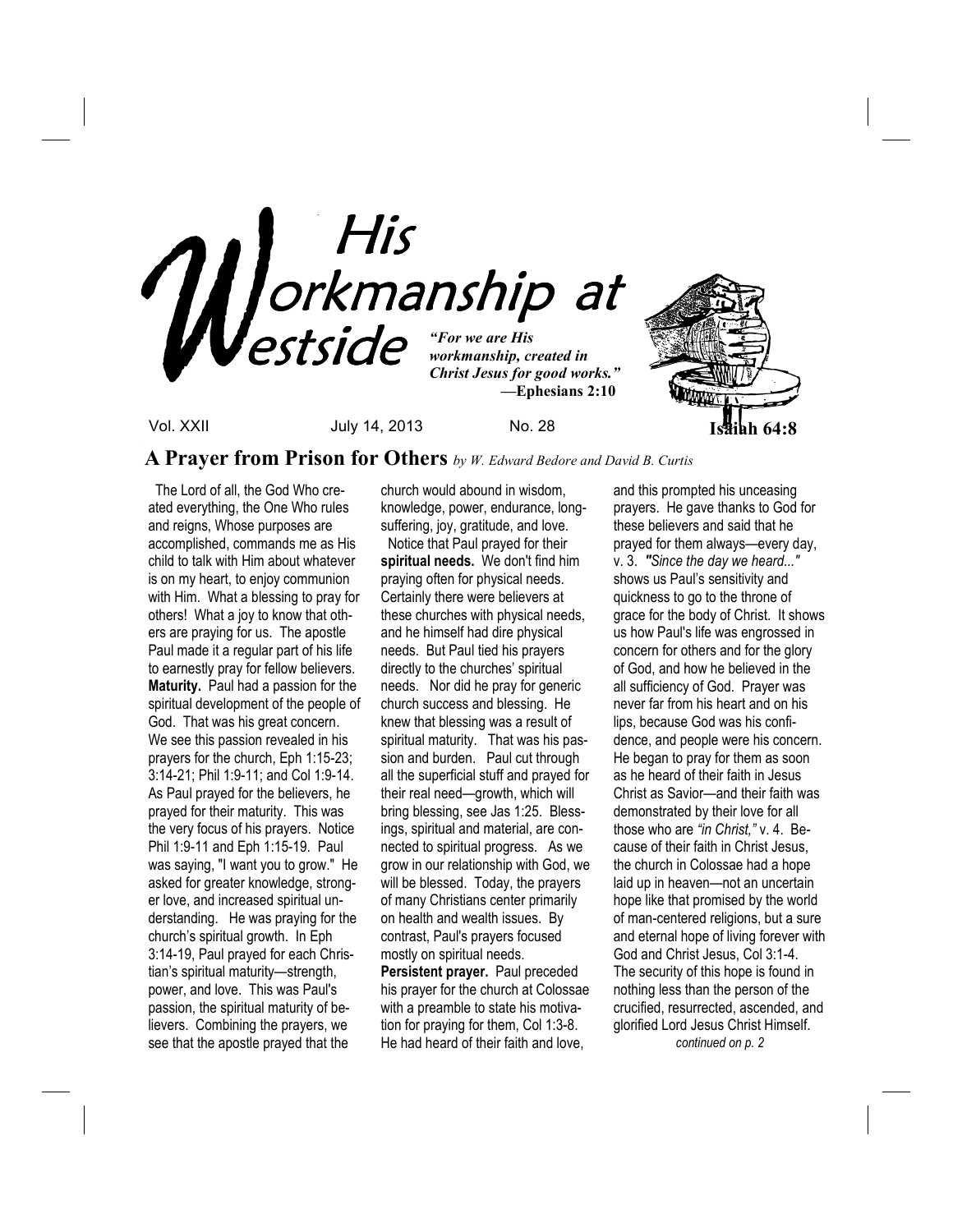**"...May you be filled with the knowledge of His will in all wisdom and spiritual understanding; may you walk worthy of the Lord, pleasing Him fully, being fruitful in every good work and increasing in the knowledge of God; being strengthened with all might, according to His glorious power, for all patience and longsuffering with joy; giving thanks to the Father Who has qualified us to be partakers of the inheritance of the saints in the light." —Colossians 1:9-12** 

This hope is always an integral part of the gospel of the grace of God in Christ, which Paul also referred to as *"the revelation of the mystery"* and the *"dispensation of the grace of God,"*  Rm 16:25; 1 Cor 15:1-4; Eph 3:1-4. **The gospel results in fruit.** Paul declared that the gospel had not merely been proclaimed at Colossae, but to the entire world, and so it was not a message limited to any one nation, ethnic group, or geographical location, v.6; see also v. 23. It is also not limited in time—it applies to all of us today. Preaching the gospel of grace brings forth fruit unto God. Preaching the gospel of grace saves those who believe, Rm 10:12-17; 1 Cor 1:18-21. Preaching and teaching sound doctrine by rightly dividing the word of truth, 2 Tim 2:15, edifies (builds up) the body of Christ in love, Eph 4:1-16.

**Two major requests.** Ever since Paul had first heard of their faith in Jesus Christ and their love for other believers, he had been praying regularly for the church at Colossae. Of course, Paul's divinely inspired and recorded prayer for this group of believers is an expression of God's desire for the entire body of Christ. This petition to God mentions two major and specific requests on behalf of believers. First, He asked God that they would *"be filled with the knowledge of His will in all wisdom and spiritual understanding,"* v. 9. This can only be accomplished through godly wisdom and enlightenment by the Holy Spirit. Paul wrote that wisdom from God is only found in Jesus Christ, 1 Cor 1:26-31,

and only by the Holy Spirit—His revelation of God by His inspired message—can spiritual enlightenment be possible, 1 Cor 2:6-16. Second, Paul asked God for *"a walk worthy of the Lord,"* v. 10. This means a life that bears fruit unto the Lord through our labors (good works) done in faith on His behalf. The knowledge of God in all spiritual wisdom and understanding enables us to walk worthy of the Lord so we can please the Lord in every situation of life and bear fruit for Him. **I. "Filled with the knowledge of His will in all wisdom and spiritual understanding."** Consider three key ideas: A. filled; B. knowledge of His will; C. all wisdom and spiritual understanding.

**A.** *Filled* has great meaning and significance. First, it looks at the effective culmination, the end product, and the design of acquiring the knowledge of God's will. The idea is *filled full and running over—a complete measure, satiated.* It is not God's desire that we just get by with as little as necessary. No one ever reaches this goal of completeness, but God is always fulfilling this need. Second, the heretics regularly used the word *fullness*. It was their claim that what they were offering as a substitute or addition to the gospel and to the believer's life in Christ would bring an added fullness of life. Don't believe it! Fullness of life only comes through an understanding of the completeness Christians have in Christ as we continue to grow and relate our lives to Him through the Word, Col 2:6-10. Third, the verb is the Greek *pleroo*,

which may carry two key ideas: 1) "To fill up a deficiency." Every believer has deficiencies in his or her knowledge of the Word and these deficiencies need to be removed through a careful and accurate handling of the Word, cf. 2 Tim 2:15. 2) "To fully possess, influence, control, take over." Christians have turned control of their lives over to God; they trust Him in all things.

**B.** *Knowledge of His will.* With the words *be filled* in verse 9, we are introduced to the content and purpose of Paul's prayer. This request points us to the great need in every believer's life and the means by which this need is met. It is important that all believers *be filled with the knowledge of God's will* (the need). The words in (or by) *"all wisdom and spiritual understanding"* point to the allimportant means.

 The Greek word for *knowledge* in this passage is *epignosis*, a compound of *gnosis*-knowledge and *epi*over, above, because of. This is the intense form of the word knowledge full discernment and recognition of God's will. This is knowledge which is the result of practical and personal experience. This knowledge is not merely academic or intellectual knowledge—our knowledge of God's will comes through practice and application in our lives. When we are fully and completely acquainted with God's will for our lives through study and experience, we are gaining this knowledge. It is the dynamic result that a proper understanding of the person *continued on p. 3*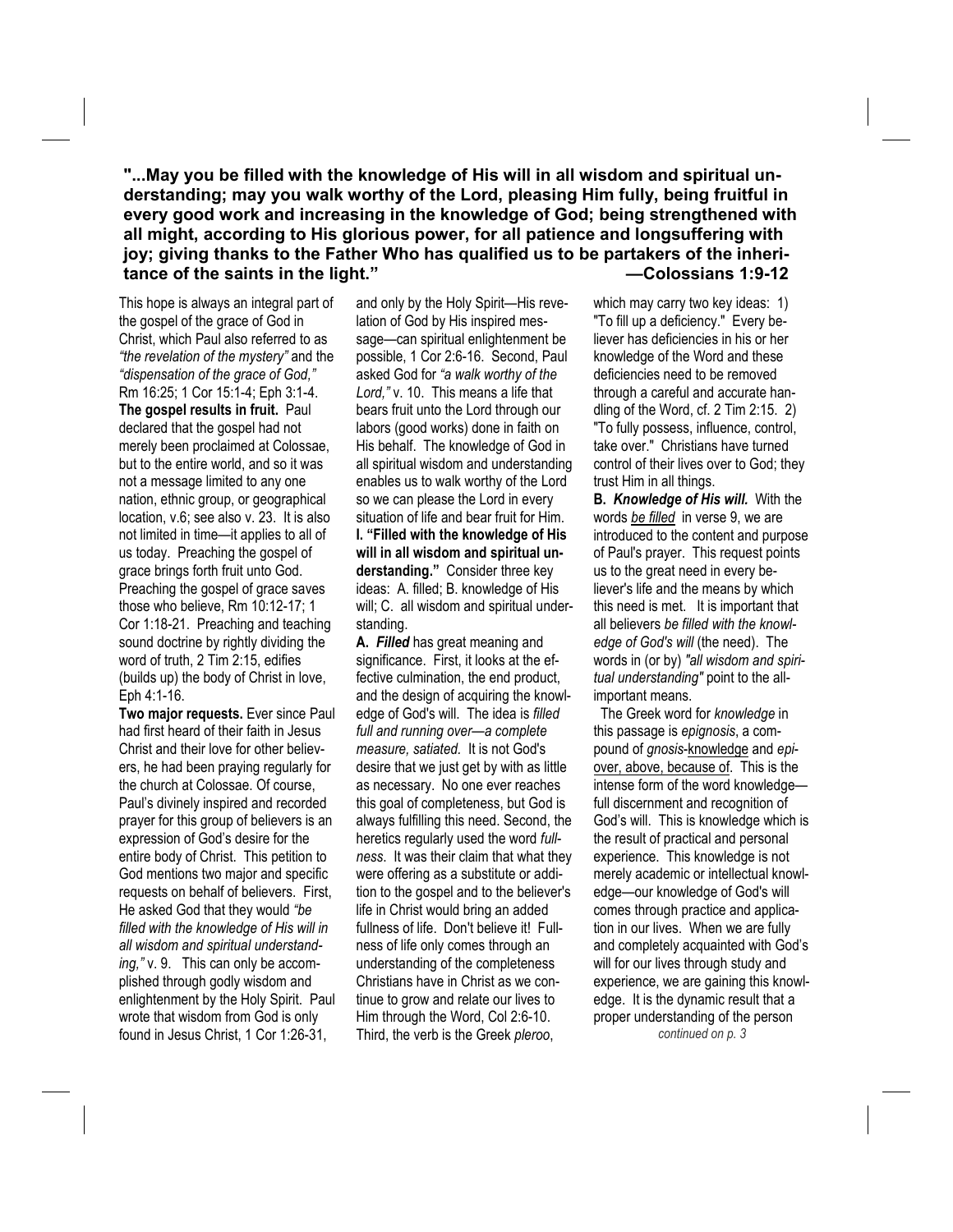

**Colossians 1:9-12 Prayer,** from p. 2 and work of Christ should have on our spiritual walk. The knowledge of God's will should so pervade all our being that it controls all our thoughts, affections, purposes, and plans. The more of the mind of Christ we have, the more God can bring His control into our lives. In this epistle, Paul often used the theme of "fullness" or "completeness" to combat the claims of the false teachers. This can be seen in the different but similar terms (*fulfill*, *all*) used in 1:9, 19, 24-25; 2:2- 3, 9-10; 4:12, 17. It seems that the false teachers boasted that they offered the fullness of truth and spiritual maturity, and the Colossian church felt that Epaphras had only instructed them in the first steps. The Colossians had been told that they needed more knowledge and deeper wisdom beyond what they had been taught regarding the person and work of Christ. So here Paul showed them they indeed needed more knowledge, but it was the true knowledge of God's will by means of all spiritual wisdom and understanding—not the knowledge given by "philosophy and vain deceit," 2:8, according to worldly and false teachers.

The word *Filled* points to what is God's purpose for every **believer**, i.e., to be filled with the knowledge of His will. To know God is eternal life, Jn

## Discipleship Here At Home

**PSalm 133:1** 17:3. In order to know Him, we must have **PRAY FOR healing, protection,** know-ledge of God's truth. The reality of God's will in each believer's life can be hindered by all kinds of distractions like indifference, laziness, carnality, materialism, and wrong priorities. It can also be hindered by false teachings that seek to add to or subtract from the fullness of salvation as revealed in Christ. This is what the Colossians were facing with false teachers.

> **C.** *In all wisdom and spiritual understanding.* To possess a knowledge of God's will in *all wisdom* requires prayer, Jas 1:5. To possess a knowledge of God's will with *spiritual understanding* requires reading the word, Eph 3:3-5. Therefore, prayer and Bible study are essential elements for gaining all wisdom and spiritual understanding, and ultimately for pleasing God. *Wisdom* is the ability to respond correctly to the circumstances of life. It is derived from our personal knowledge of God. *Understanding* is the Greek word *sunesis*, which literally means "a uniting, union, a bringing together." It looks at synthesis, the faculty of putting two and two together. This is what brings to our minds a scripture verse that applies to a given situation we are in. Understanding is what allows us to see clearly to discern the good from the bad and the best over the good. Understanding and wisdom are the mental comprehension and grasp of God's truth and the application of that truth to the details of life.

 These words—*knowledge, wisdom, understanding*—call to our attention the fact that we must use our minds to grasp the truths that God has revealed in His word through the Holy Spirit. The mind plays a key role in God's plan for growth. Spiritual intelligence is the beginning of a successful, fruitful life in Christ. God places no value on ignorance. To remain *continued on p. 4*

**help, and comfort here and away Caleb Howell**—recovering from tonsillectomy and septum surgery Friday **Margie Szymanski, Dale**'s mother serious condition; **Dale, Lynda, Megan Aki** and girls drove home from Ohio Sat **Mark Campbell**—in hospital at Glenwood Springs; impaired cognition from seizures **Ruth Hice, Pat Campbell**'s mother—invasive colon cancer; stable but weak in hospital since Wed for dehydration, dialysis, heart, BP; Pat is there in AR **Frances Selvidge, Jonathan Hadders**'s grandmother**—**at Longmont Hospital last week, dehydration, pulmonary embolism (blood clot); moved to rehab center in Colorado Springs yesterday

 **CHRONIC CONDITIONS Logan Corray; Rocco Sangellino Jr; Addison Tope; Pat Wilkes**—asthma **Pearl Chapman**—leg pains; pancreatitis **Nell Free—**pacemaker, heart; back pain **Rod Green—**thyroid trouble **Autumn Hadders—**epilepsy **Jonathan Hadders—**RA **Kirk Johnson—**worsening MS; needs help around his house **Menards—**aging; **Lloyd**, diabetes; **Virginia,** now legally blind from rapid macular degeneration; high BP **Sandra Perry**—neuropathy from diabetes **Cheryl Reames**—diverticulitis; fibromyalgia **Judy Sartin**—spinal stenosis; pain **Lynda Szymanski**—COPD, lung *+#+#+#+#+#+#+*

*Directory update* **Mark Reingrover,**  4615 Simms St, Wheatridge 80033 *Job concerns* **Andrew Tope, Lorenzo Gonzalez,** and **Frank Savarese** are seeking jobs.

*Traveling* The **Kory Tope** family is in OR. **Sarah McMurray** is visiting friends in Dominica, Caribbean. **Kaysha Howell** is in NY. *Expecting* **Amy Vander Kooi**—August